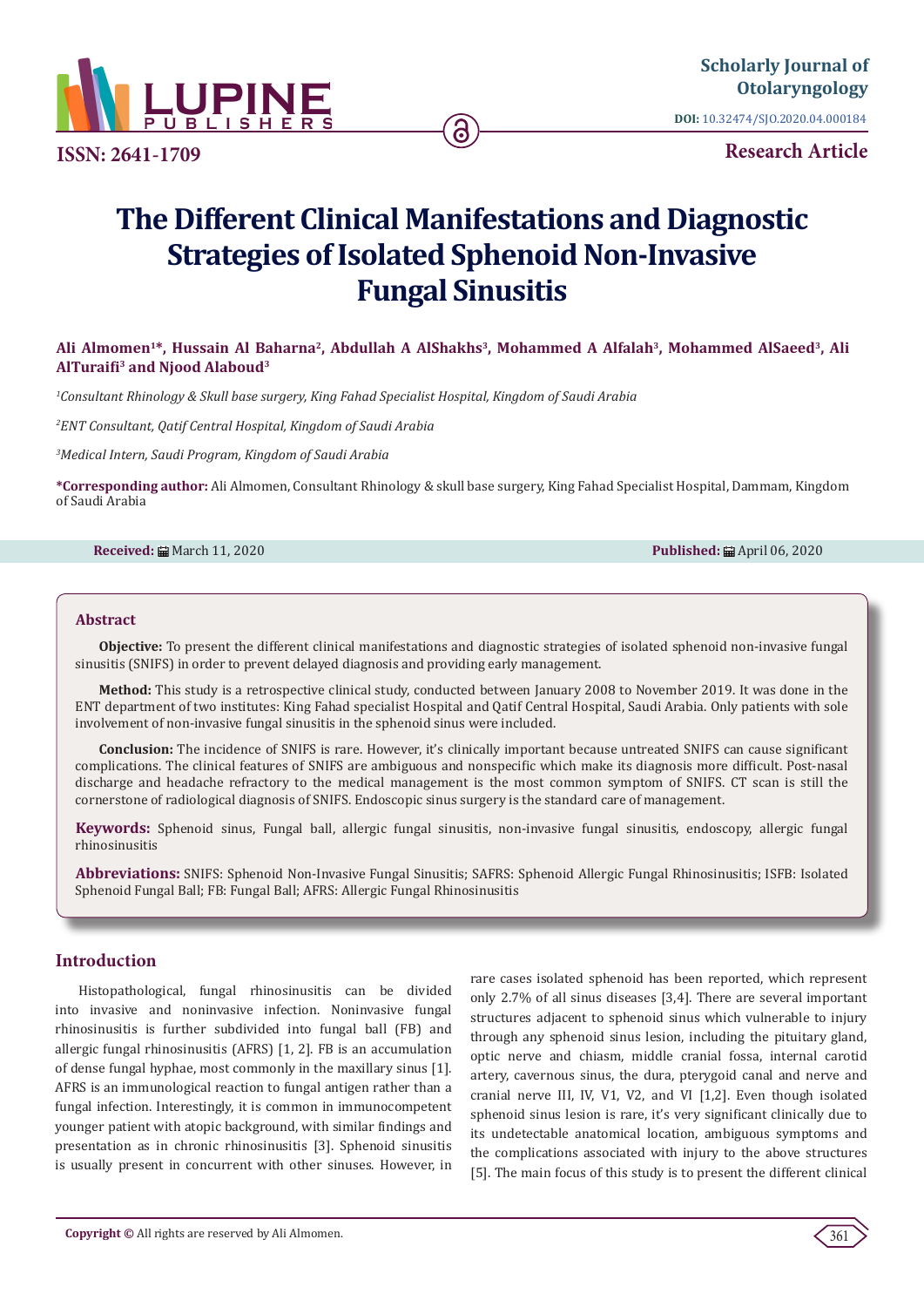manifestations and diagnostic strategies of isolated sphenoid non-invasive fungal sinusitis (SNIFS), in order to prevent delayed diagnosis and providing early management. It was conducted at King Fahad Specialist Hospital (KFSHD), and Qatif Central Hospital, Eastern region, Saudi Arabia.

# **Method**

This is a retrospective clinical study which was conducted in the otolaryngology department of King Fahad specialist Hospital and Qatif Central Hospital, Saudi Arabia, from January 2008 to November 2019. Patients included were:

a) Isolated sphenoid non-invasive fungal sinusitis which were confirmed by computed tomography (CT) and/or magnetic resonance imaging (MRI).

b) 2- intraoperative evidence of non-invasive fungal sinusitis within the sphenoid sinus.

## **Result**

A diagnosis of isolated sphenoid fungal ball and allergic fungal rhinosinusitis had been made in 14 patients with the age ranging between 14-50 years old. 8 were males and the 6 remaining were females. The most common symptoms were headache and nasal discharge. Even though CT scan was the most important tool in the diagnosis, the conformation of the diagnosis was made either intraoperatively or by fungal culture. The management was only surgical. The only organism found was Aspergillum in these patients. Summarization of all cases found in [Table1].

**Table 1:** Data review of the patients with isolated sphenoid non-invasive fungal sinusitis.

| Patient No. | Age | <b>Sex</b> | <b>Presenting Symptoms</b>                 | <b>Diagnosis</b>          | <b>Culture Result</b>    |
|-------------|-----|------------|--------------------------------------------|---------------------------|--------------------------|
|             | 43  | Male       | Post nasal discharge                       | Fungal ball               | Aspergillum              |
| 2           | 25  | Male       | Nasal blockage, Chronic nasal<br>discharge | Allergic fungal sinusitis | Aspergillum              |
| 3           | 31  | Female     | Post nasal discharge                       | Fungal ball               |                          |
| 4           | 27  | Female     | Occipital headache                         | Allergic fungal sinusitis | Aspergillum              |
| 5           | 40  | Male       | Occipital headache + facial pain           | Allergic fungal sinusitis | Aspergillum              |
| 6           | 39  | Male       | Headache + Post nasal discharge            | Fungal ball               |                          |
| 7           | 47  | Male       | Headache + Post nasal discharge            | Allergic fungal sinusitis | Aspergillum              |
| 8           | 37  | Female     | Cough + Post nasal discharge               | Fungal ball               |                          |
| 9           | 50  | Female     | Allergic rhinitis symptoms + headache      | Allergic fungal sinusitis | Aspergillum              |
| 10          | 35  | Female     | Headache + Post nasal discharge            | Fungal ball               |                          |
| 11          | 15  | Male       | Headache + Post nasal discharge            | Allergic fungal sinusitis | Aspergillum              |
| 12          | 14  | Male       | Asymptomatic                               | Fungal ball               |                          |
| 13          | 46  | Female     | Headache post nasal discharge              | Fungal ball               | $\overline{\phantom{a}}$ |
| 14          | 35  | Male       | headache                                   | Fungal ball               |                          |

## **Discussion**

#### **Fungal ball**

The exact mechanism of spread of fungal infection only to sphenoid sinus is unknown. It has been hypothesized that ostial closure creates an anaerobic environment favorable for growth of Aspergillus, or that chronic sinusitis predisposes to the development of FB [2]. The clinical presentation of isolated sphenoid sinus lesions is often nonspecific and vague; thus, diagnosis may be delayed in many cases [6]. Up to date, headache refractory to the medical management is the most common symptom of isolated sphenoid sinus lesion; it presents in 70 to 90% of patients [7-9]. In this series, the most presenting feature was post-nasal discharge followed by headache and rarely cough. History and physical examination have little benefit in establishing the correct diagnosis. Imaging studies (CT scanning and/or MRI) and Nasal endoscopy are essential for a thorough evaluation and management [8,10]. All patient did CT scan which provided valuable information regarding the diagnosis of fungal ball and its relation to bony erosion(Figure1). MRI should only provide for patient with suspicion of invasion to surrounding structures. MRI provides more precise information regarding its

relationship to the cavernous sinus, dura, optic nerve, carotid artery and pituitary gland [11]. On Nasal endoscopy the most common findings are bone thickening or sclerosis of sinus walls (Figure2). This can be secondary to the inflammatory process associated with the fungal ball and is often reversible after removing it [2,6]. Microbiology confirms fungal infection and eventually identifies fungal species. The microscopic appearance of Aspergillus on direct smear is that of a conidiophore [12]. On culture, the most frequently isolated fungus is Aspergillus fumigates. One of our fungal ball cases showed aspergillusbut the remaining 7 cases had -ve culture. The surgical management of sphenoid sinus include both endoscopic and open techniques. However, endoscopic surgery has become the fundamental approach for sphenoid sinus lesions. It can be proceeded in a trans-ethmoidal fashion or through the anterior sphenoid sinus wall directly at the site of the natural ostium [13]. It's necessary to open the sphenoid sinus and allowing complete removal of fungal debris by suction and multiple washing. Because all patients had noninvasive fungal ball no post-operative medical treatment was necessary. Post-operative follows up was done for all patient with no complication and recurrence.

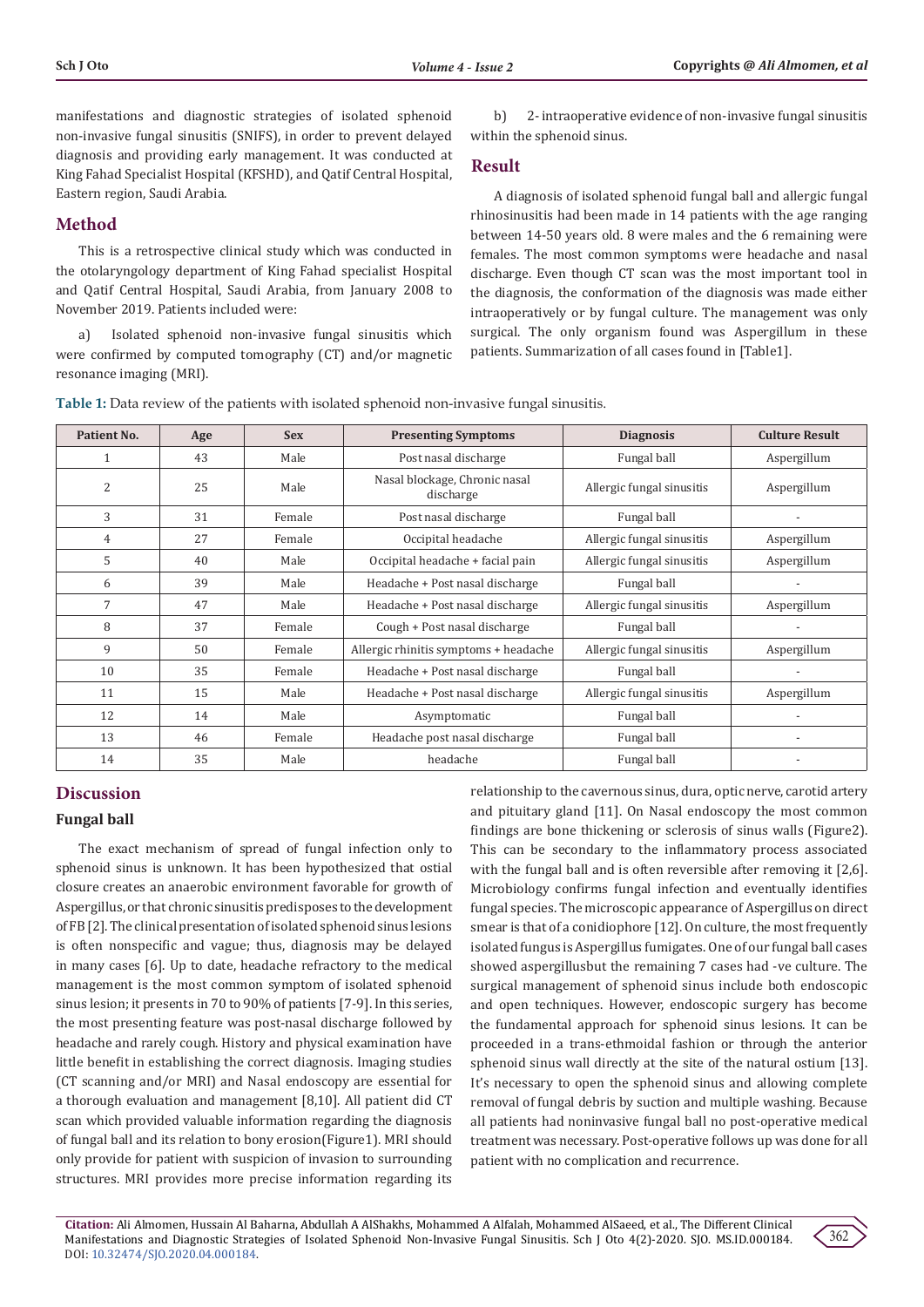

**Figure 1:** A computed tomography (CT) scan, coronal view of the paranasal sinuses, showing a hyperdense opacity filling the sphenoid sinus.



**Figure 2:** Endoscopic intraoperative view of The sphenoid sinus after sphenoidotomy showing Fungal material inside sinus cavity.

#### **Allergic fungal sinusitis**

The clinical presentation of SAFRS is often nonspecific and vague; thus, diagnosis may be delayed in many cases [6]. Up to date, headache refractory to the medical management is the most common symptom of isolated sphenoid sinus lesion; it presents in 70 to 90% of patients [7,9]. In this series, the most presenting feature was headache followed by nasal discharge. History and physical examination have little benefit in establishing the correct diagnosis. Imaging studies (CT scanning and/or MRI) and Nasal endoscopy are essential for a thorough evaluation and management [8,10]. All patient did CT scan which provided valuable information regarding the diagnosis of SAFRS and its relation to bony erosion

(Figure3). Endoscopic surgery has become the fundamental approach for SAFRS. It's includes surgical debridement of fungal material in order to open and ventilate the sinuses (Figure4), and post-operative steroid to control the recurrence. There are few reports about complication of ISAFRS. Actually, the main complication of allergic comes after sphenoid sinus involvement. The main complications are visual disturbances, diplopia and cavernous sinus thrombosis[14-15]. We have reported one case in our series with cavernous sinus thrombosis as a complication of isolated sphenoid allergic fungal sinusitis. Left sphenoidotomy was done and she was treated with Meropenem, Vancomycin, Amphotericin B and Enoxaparin and improved.

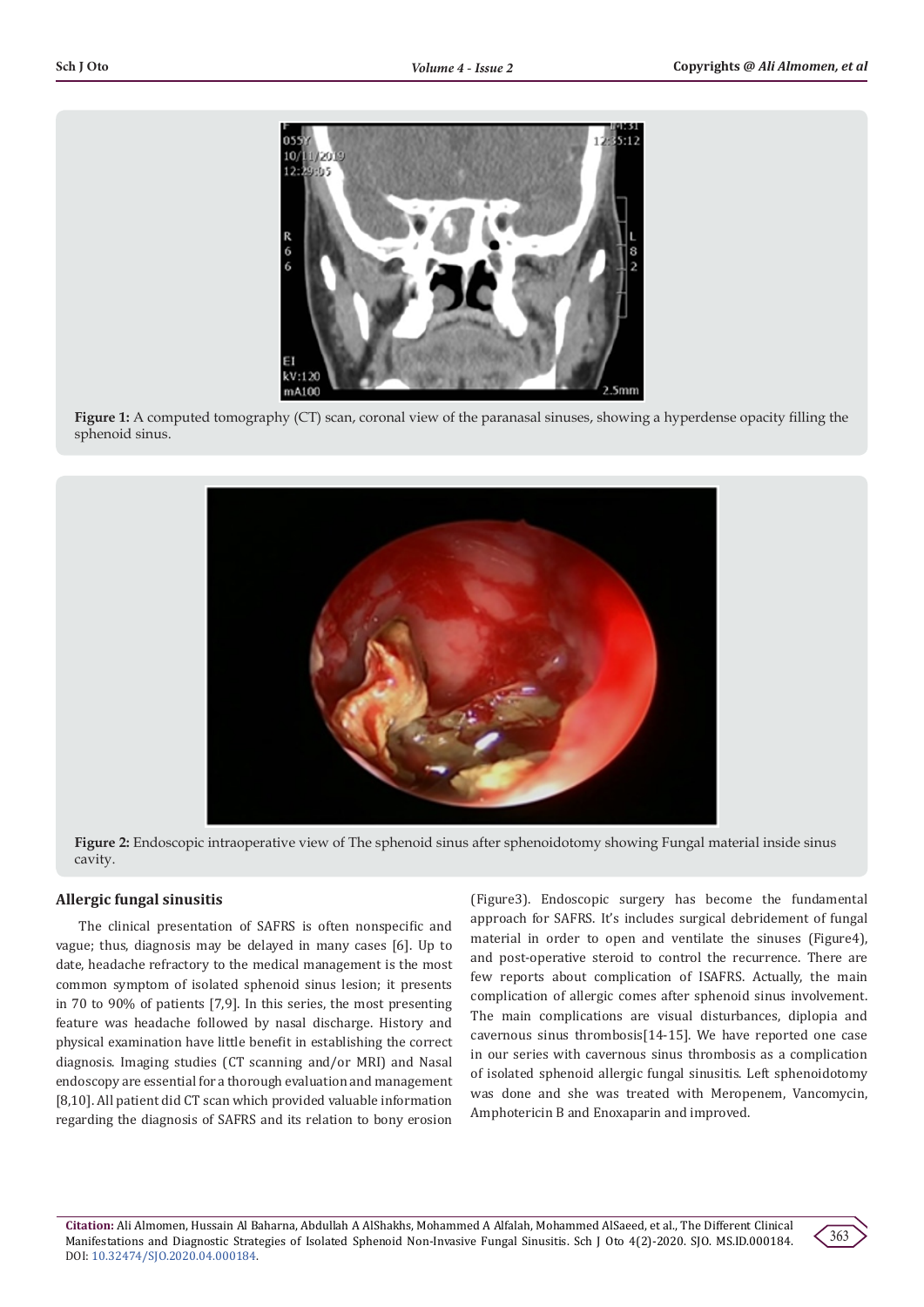

**Figure 3:** A computed tomography (CT) scan, coronal view showing a heterogeneous opacity filling the sphenoid sinus.





# **Conclusion**

Even though isolated sphenoid fungal ball is rare, it's clinically important because untreated SNIFS can cause significant complications. The clinical features of SNIFS are ambiguous and nonspecific which make its diagnosis more difficult. Post-nasal discharge and headache refractory to the medical management is the most common symptom of SNIFS. CT scan is still the cornerstone of radiological diagnosis of SNIFS. Endoscopic sinus surgery is the standard care of management. Post-operatively, the majority of patient had good results with no complication and recurrence.

# **Conflict of interest**

The authors declare that there is no conflict of interest regarding the publication of this paper.

# **Sources of funding**

There is no financial support and sponsorship.

# **Consent**

Written informed consent was obtained from the parents for publication of this case report on behalf of the patient.

## **References**

- 1. [Pugliese A \(2013\) The multiple origins of Type 1 diabetes \(2013\).](https://www.ncbi.nlm.nih.gov/pubmed/23181718) Diabet [Med 30\(2\): 135-146.](https://www.ncbi.nlm.nih.gov/pubmed/23181718)
- 2. Kiec Wilk B, [Matejko B, Razny U, Stankiewicz M, Skupien J, et al. \(2016\)](https://www.ncbi.nlm.nih.gov/pubmed/27237074) [Hypoglycemic episodes are associated with inflammatory status in](https://www.ncbi.nlm.nih.gov/pubmed/27237074) [patients with type 1 diabetes mellitus.](https://www.ncbi.nlm.nih.gov/pubmed/27237074) Atherosclerosis 251: 334-338.
- 3. [Witte DR, Tesfaye S, Chaturvedi N, Eaton SEM, Kempler P, et al. \(2005\).](https://www.ncbi.nlm.nih.gov/pubmed/15619072) [Risk factors for cardiac autonomic neuropathy in type 1 diabetes](https://www.ncbi.nlm.nih.gov/pubmed/15619072) mellitus. [Diabetologia 48\(1\): 164-171.](https://www.ncbi.nlm.nih.gov/pubmed/15619072)
- 4. [May O, Graversen CB, Johansen MO, Arildsen H \(2018\) The prognostic](https://www.ncbi.nlm.nih.gov/pubmed/29775674) value of the 10 frontal QRS-T [angle is comparable to cardiovascular](https://www.ncbi.nlm.nih.gov/pubmed/29775674) [autonomic neuropathy regarding](https://www.ncbi.nlm.nih.gov/pubmed/29775674) long-term mortality in people with [diabetes. A population based study.](https://www.ncbi.nlm.nih.gov/pubmed/29775674) Diabetes Res Clin Pract 142: 264- [268.](https://www.ncbi.nlm.nih.gov/pubmed/29775674)
- 5. [Herder C, Roden M, Ziegler D \(2019\) Novel Insights into Sensorimotor](https://www.ncbi.nlm.nih.gov/pubmed/30935671) [and Cardiovascular Autonomic Neuropathy from](https://www.ncbi.nlm.nih.gov/pubmed/30935671) Recent-Onset Diabetes

**Citation:** Ali Almomen, Hussain Al Baharna, Abdullah A AlShakhs, Mohammed A Alfalah, Mohammed AlSaeed, et al., The Different Clinical Manifestations and Diagnostic Strategies of Isolated Sphenoid Non-Invasive Fungal Sinusitis. Sch J Oto 4(2)-2020. SJO. MS.ID.000184. DOI: [10.32474/SJO.2020.04.000184](http://dx.doi.org/10.32474/SJO.2020.04.000184).